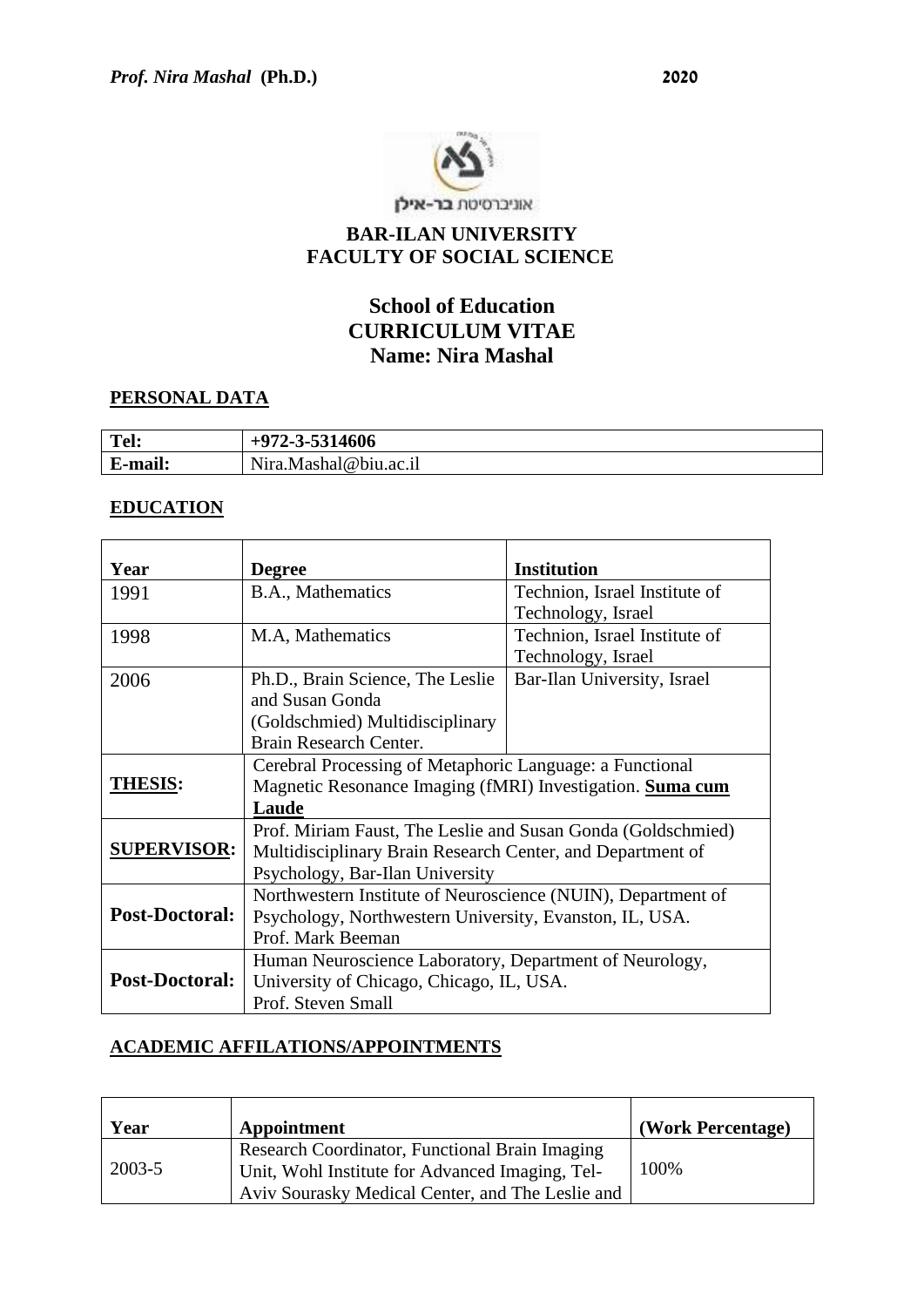|                  | Susan Gonda (Goldschmied) Multidisciplinary         |      |
|------------------|-----------------------------------------------------|------|
|                  | Brain Research Center, Bar-Ilan University, Israel. |      |
|                  | Instructor, Open University of Israel, Raanana,     |      |
| 2009-2014        | Israel                                              | 10%  |
|                  | Member at the Gonda (Goldschmied)                   |      |
| $2010$ - present | Multidisciplinary Brain Research Center, Bar-Ilan   |      |
|                  | University, Israel.                                 |      |
|                  | Senior lecturer-Tenure, School of Education, Bar-   |      |
| 2008-2014        | Ilan University, Ramat-Gan, Israel                  | 100% |
|                  | Associate Prof., School of Education, Bar-Ilan      |      |
| 2014-2016        | University, Ramat-Gan, Israel                       | 100% |
|                  | Full Prof., School of Education, Bar-Ilan           |      |
| $2016$ - present | University, Ramat-Gan, Israel                       | 100% |

#### **PROFESSIONAL FUNCTIONS: (**Memberships/Editorial Activities)

| $2005$ - present | <b>Reviewing papers for:</b>                                           |
|------------------|------------------------------------------------------------------------|
|                  | Brain and Language, Journal of Cognitive Neuroscience                  |
|                  | Frontiers in Human Neuroscience, Frontiers in Psychology, Neuroimage,  |
|                  | Neuropsychologia, Neuropsychology, Brain and Cognition, Journal of     |
|                  | neurolinguistics, Cerebral Cortex, Journal of Autism and Developmental |
|                  | Disorders, Laterality                                                  |

### **ADDITIONAL INFORMATION**

- 1. Vice head School of Education (2014-2016).
- 2. Chair, Master's degree committee (2014-2016).
- 3. Head of the special education program (2013- 2017).
- 4. Associate editor *in Frontiers in Psychology (*2017-18*)*.
- 5. Member at the Gonda Multidisciplinary Brain Research Center, Bar-Ilan University.
- 6. Cognitive Behavioral Therapist (CBT) (2017-19)

#### **COURSES TAUGHT/TEACING EXPERIENCE**

Graduated:

- 1. Language, Communication, and the Brain
- 2. Brain and Cognition
- 3. Seminar in language and thinking

# **See LIST OF PUBLICATIONS in the** *Publications*

#### **PAPERS PRESENTED AT SCIENTIFIC CONFERENCES (selected)**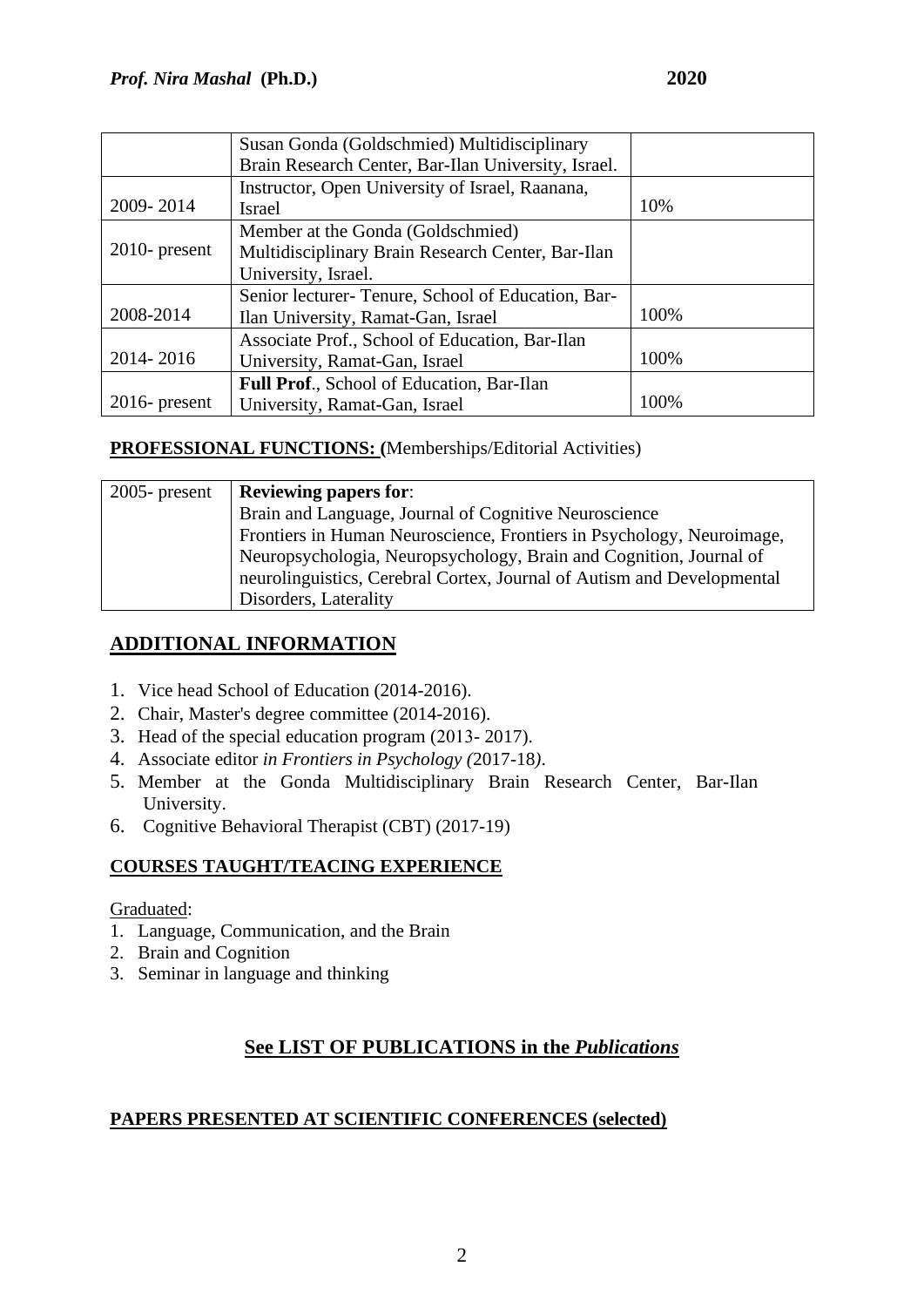- 1. Mashal, N., Faust, M. and Hendler, T., "The role of the right Wernicke in processing novel metaphorical expressions: Cortical correlations evaluated with principal component analysis and fMRI". Tenth Annual Meeting of the Organization for Human Brain Mapping, Budapest, Hungary, 2004.
- 2. Mashal, N., "Processing conventional vs. novel metaphors by the two cerebral hemispheres: A Functional Imaging Study (fMRI)", The Adams Super Center for Functional Brain Research, Tel Aviv University, 2004.
- 3. Mashal, N., "Processing conventional vs. novel metaphors by the two cerebral hemispheres: Application of Principal Components Analysis to fMRI data ", The Israel Society for Cognitive Psychology, Bar-Ilan University, 2004.
- 4. Mashal, N., Faust, M. and Hendler, T., "Unique involvement of right Wernicke in processing novel metaphorical expressions: Application of Principal Components Analysis to fMRI data". Sixteen Annual meeting of Theoretical and Experimental Neuropsychology, Montreal, QC, Canada, 2005.
- 5. Mashal, N., Faust, M. & Hendler, T., "Processing novel metaphoric sentences taken from poetry: An fMRI study". 47th Annual Meeting of the Psychonomic Society, Houston, Texas, USA, 2006.
- 6. Mashal, N, Faust, M, & Hendler, T., Unique involvement of the right homologue of Wernicke's area in processing novel metaphorical expressions: Application of principal components analysis to fMRI data. Source: Brain and Cognition, 60(3), 314-314, Published: APR 2006.
- 7. Mashal, N., Faust, M., "conventionalization of novel metaphors: A shift in hemispheric asymmetry". A poster presented at the Language, Brain, Communication Conference Program, Hadassa college, Jerusalem, 2009.
- 8. Mashal N. "The 2010 Israeli Magnetic Resonance Society Meeting (IMRSM), "Recruitment of bilateral prefrontal regions in schizophrenia during novel metaphoric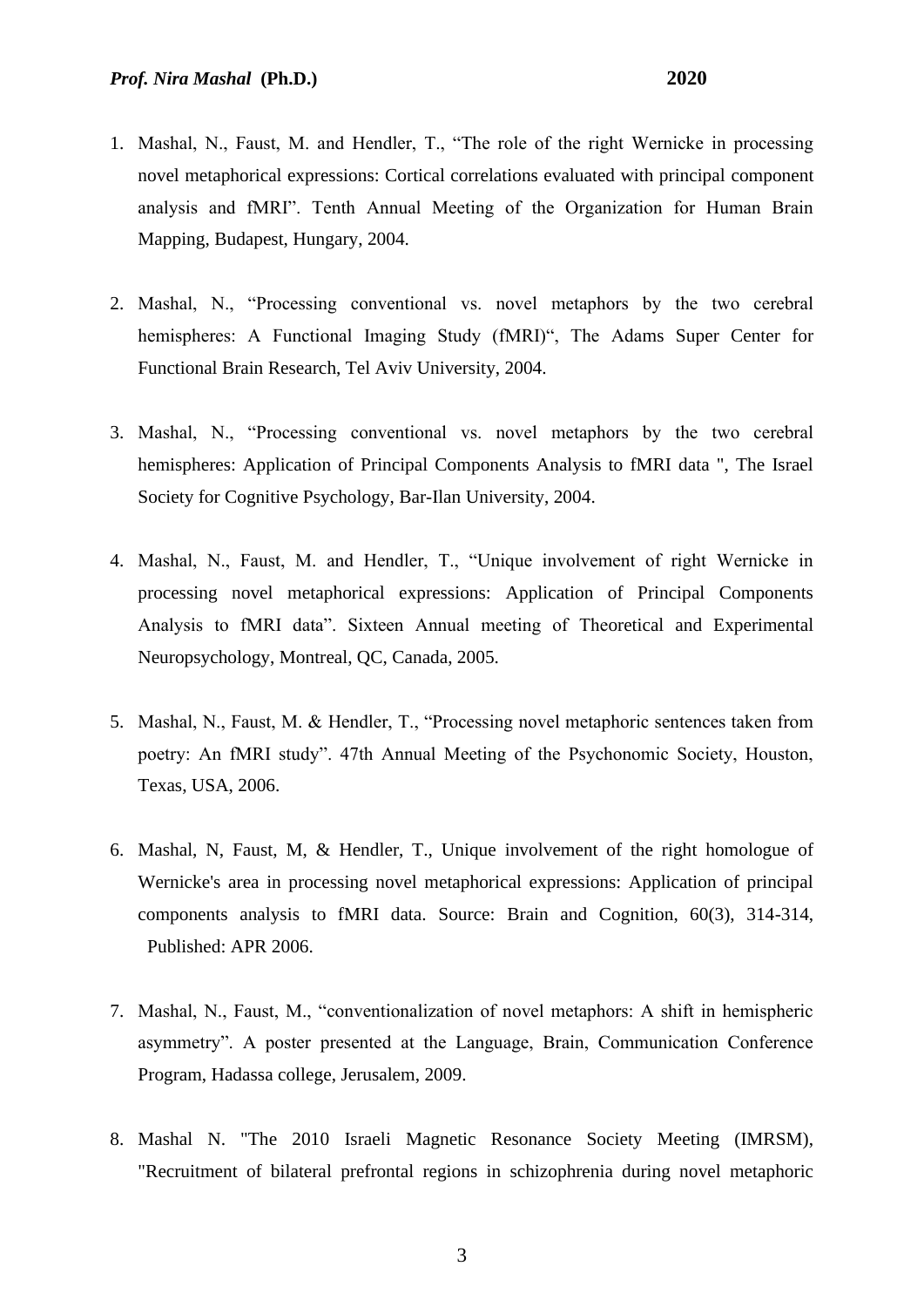processing: an fMRI Study". Poster presented in June 8-9, 2010, Bar-Ilan University, Israel.

- 9. Mashal N. "Recruitment of bilateral prefrontal regions in schizophrenia during novel metaphoric processing: an fMRI Study". 2nd Biennial Schizophrenia International Research Conference (SIRS). Poster presented in April 10-14, 2010, Florence, Italy.
- 10. Mashal, N., Chair, "An investigation of the neural correlates of forming novel semantic relations". International Association for Cognitive Education and Psychology. IACEP 2011: Boston, July 10-14, 2011.
- 11. Mashal, N., "Novel metaphor comprehension: Insights from special populations and the healthy brain ". A workshop on Brain Imaging of Language Functions, The Gonda Multidisciplinary Brain Research Center, Bar Ilan University , June 19-20, 2011.
- 12. Mashal, N. & Subramaniam, K., "An investigation of the neural correlates of forming novel semantic relations". Poster presented in The 10th INTERNATIONAL SYMPOSIUM OF PSYCHOLINGUISTICS, April 13-16, 2011, Spain.
- 13. Mashal, N., Chair, Lexical processes. The Israel association of language and literacy. Kiryat-Ono, 1<sup>st</sup> July, 2012.
- 14. Lifshitz Ben-Basat, A., Gvion, A., Vatine, J.J., & Mashal, N. "Transcranial direct current stimulation (tDCS) to improve naming in patients with chronic Aphasia". Poster presented in the 42 annual meeting of the Society of Neuroscience (SFN): Poster presented in October, 10-14, 2012, New-Orleans, USA.
- 15. Mashal, N., Chair, "Cognition and emotion", Cognitive education, modifiability, learning, and the brain, Bar-Ilan University, 7 January, 2013.
- 16. Kesner, Y. Mashal, N., & Spector-Levi, O. "Preschoolers' Metaphors Generation during Scientific Engagement as Indicator of Curiosity & Attitude". EARLI 2013.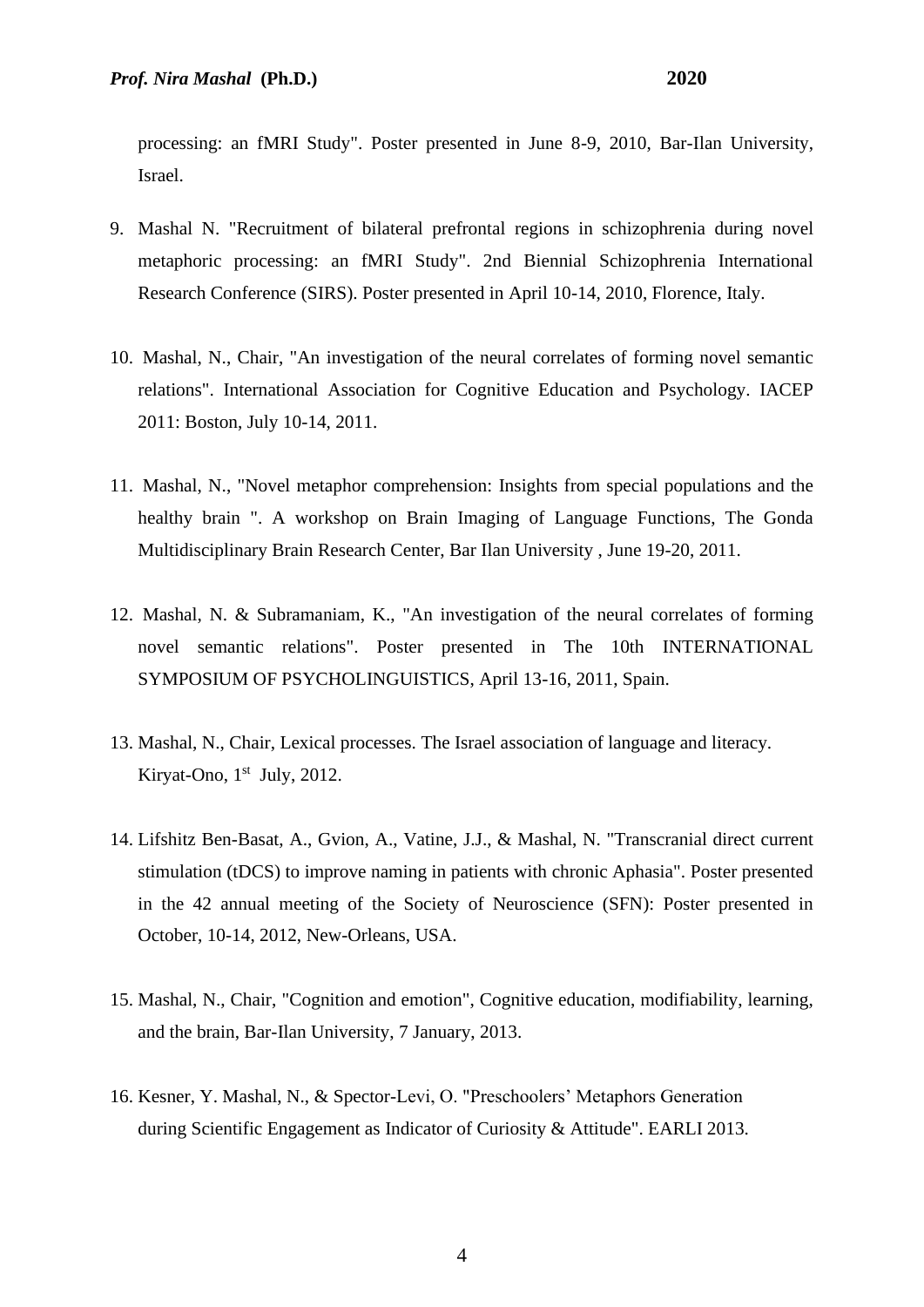- 17. Lifshitz Ben-Basat, A., Gvion, A., Vatine, J.J., & Mashal, N. "Transcranial direct current stimulation to improve naming abilities of persons with chronic aphasia: An individualized based protocol". Neural Plasticity and cognitive modifiability. Jerusalem, 2-5 June, 2013.
- 18. Mashal, N., Chair, Language production: studies in dyslexia, aphasia, autism, and intellectual disabilities. The Israel association of language and literacy. Kiryat-Ono, 4 July, 2013.
- 19. Mashal, N., Forming novel semantic relations in special populations and the normal brain. The Creating Mind: Interdisciplinary Perspectives. Bar-Ilan University, 18 December, 2013.
- 20. Mashal, N., & Metzuyanim, S. Can brain stimulation improve metaphoric comprehension? The Adams Super Center for Brain Studies, Tel-Aviv University, March 13, 2014.
- 21. Kavé, G., Gavrieli, R., & Mashal, N. Stronger left-hemisphere lateralization in older versus younger adults while processing conventional metaphors. Cognitive Aging Conference, Atlanta. April 3-6, 2014.
- 22. Mashal, N., & Franko, Z. When a Metaphor is a Spiral Ladder- Brain Basis for Metaphors of Biology as Increasing Motivational Learning. European Researches in Didactics of Biology – ERIDOB 2014, Haifa, June 30th – July 4th, 2014.
- 23. Shimon Rabichev, Anatoly Kreinin, Nira Mashal, & Albert Pinhasov. Physiological device for attention deficit hyperactivity disorder (ADHD) assessment. Stress, PTSD and Psychiatric Disorders: From Basic Science to Theraputic Intervention, Weitzmann Institute of Science, September 7-9, 2014.
- 24. Segal, D., Mashal, N., & Shalev-Mevorach, L. Semantic conflict resolution abilities among adults with and without ADHD. Amsterdam, Society for the Neurobiology of Language (SNL), June 27-29, 2014.
- 25. Borodkin, K., Mashal, N., & Faust, M. Hemispheric Involvement in Native and Non-Native Comprehension of Conventional Metaphors. Amsterdam, Society for the Neurobiology of Language (SNL), June 27-29, 2014.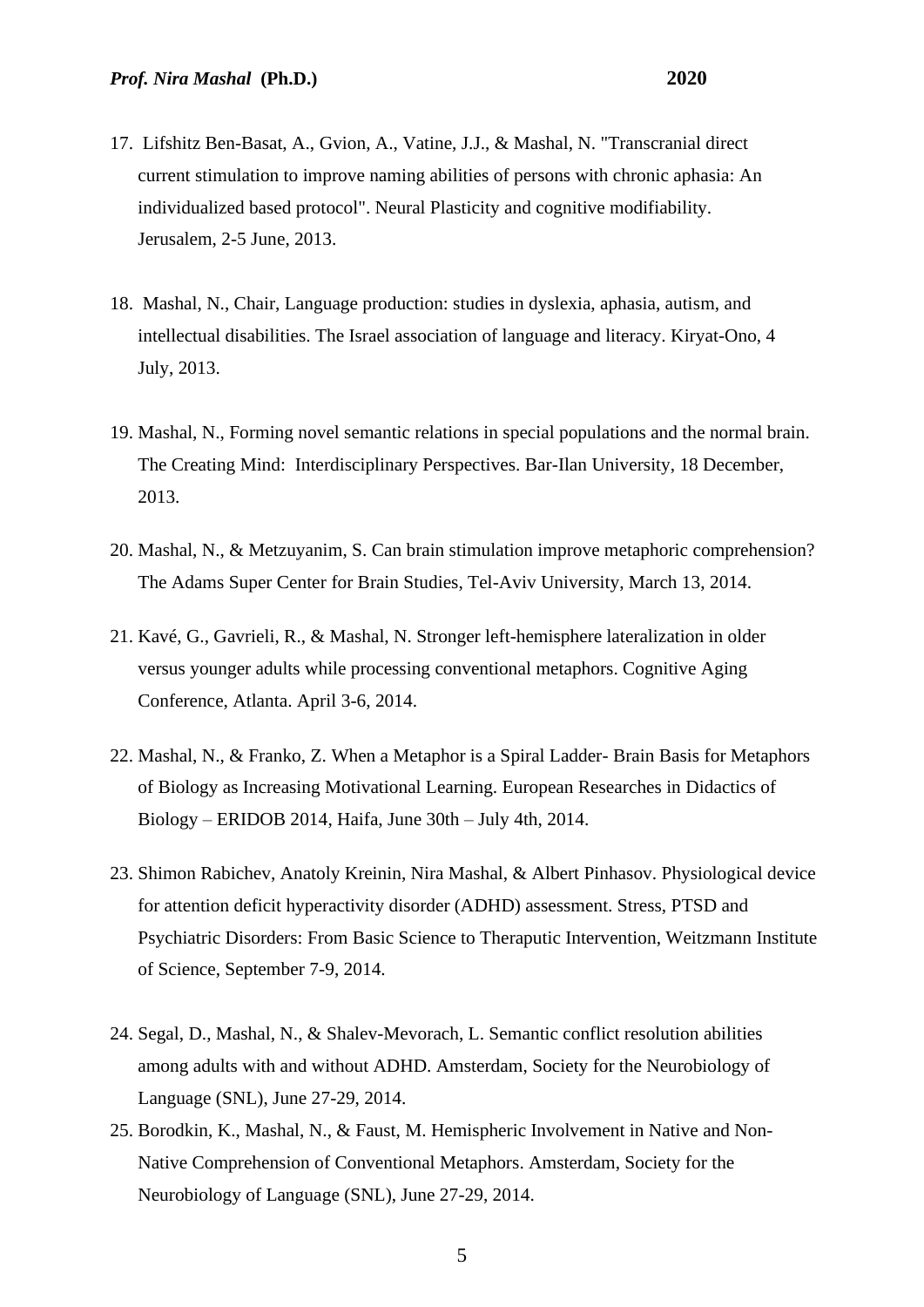- 26. Segal, D., Shalev-Mevorach, L., & Mashal, N. Attenuated hemispheric specialization in metaphor processing among adults with ADHD. Second Conference on Cognition Research of the Israeli Society for Cognitive Psychology, Akko, February, 24, 2015.
- 27. Kasirer, A. & Mashal, N. The comprehension and production of metaphoric language in adolescents with ASD. The 51<sup>st</sup> annual meeting of the Israeli Association of Speech Pathologists, Tel-Aviv, February, 9-10, 2015.
- 28. Lifshitz Ben Basat, A., Gvion, A., Vatine, J.J., & Mashal, N. Transcranial direct current stimulation to improve naming abilities of persons with chronic aphasia: A preliminary study using individualized based protocol. Conference Committee of Collaboration of Aphasia Trialists (CATs), City University, London, March 6, 2015.
- 29. Saban-Bezalel, R., Hess, S., Dolfin, D., Hermesh, H., Vishne, T. & Mashal, N. Hemispheric Processing of Idioms in Schizophrenia and Autism Spectrum Disorder. Israel Association of Biological Psychiatry. Kibutz HaGoshrim, March 24-26, 2015.
- 30. Saban-Bezalel, R., Hess, S., Dolfin, D., Hermesh, H., Vishne, T. & Mashal, N. Hemispheric Processing of Idioms in Schizophrenia and Autism Spectrum Disorder. The 15th conference meeting if the Israel Psychiatric Association. Tel-Aviv, May 26-28, 2015.
- 31. Sharir, T., Mashal, N., & Mevarech, Z. Metacognitive Intervention in Kindergarten: The effects on Spontaneous Recognition of Mathematical Structures. Porto, Portugal, June 29 - July 1st, 2016.
- 32. Osovlansky, H. & Mashal, N. The role of the superior temporal gyrus in processing semantic and pragmatic information: A transcranial Direct Current Stimulation study. The neuropsychological society in Israel, The Open University, Raannana, February 7, 2017.
- 33. Ehrenreich, Y. & Mashal, N. The effects of transcranial direct current stimulation treatment on reading comprehension and auditory learning. The neuropsychological society in Israel, The Open University, Raannana, February, 7, 2017.
- 34. Arie, M. & Mashal, N. Improving irony comprehension in adolescents with ASD.